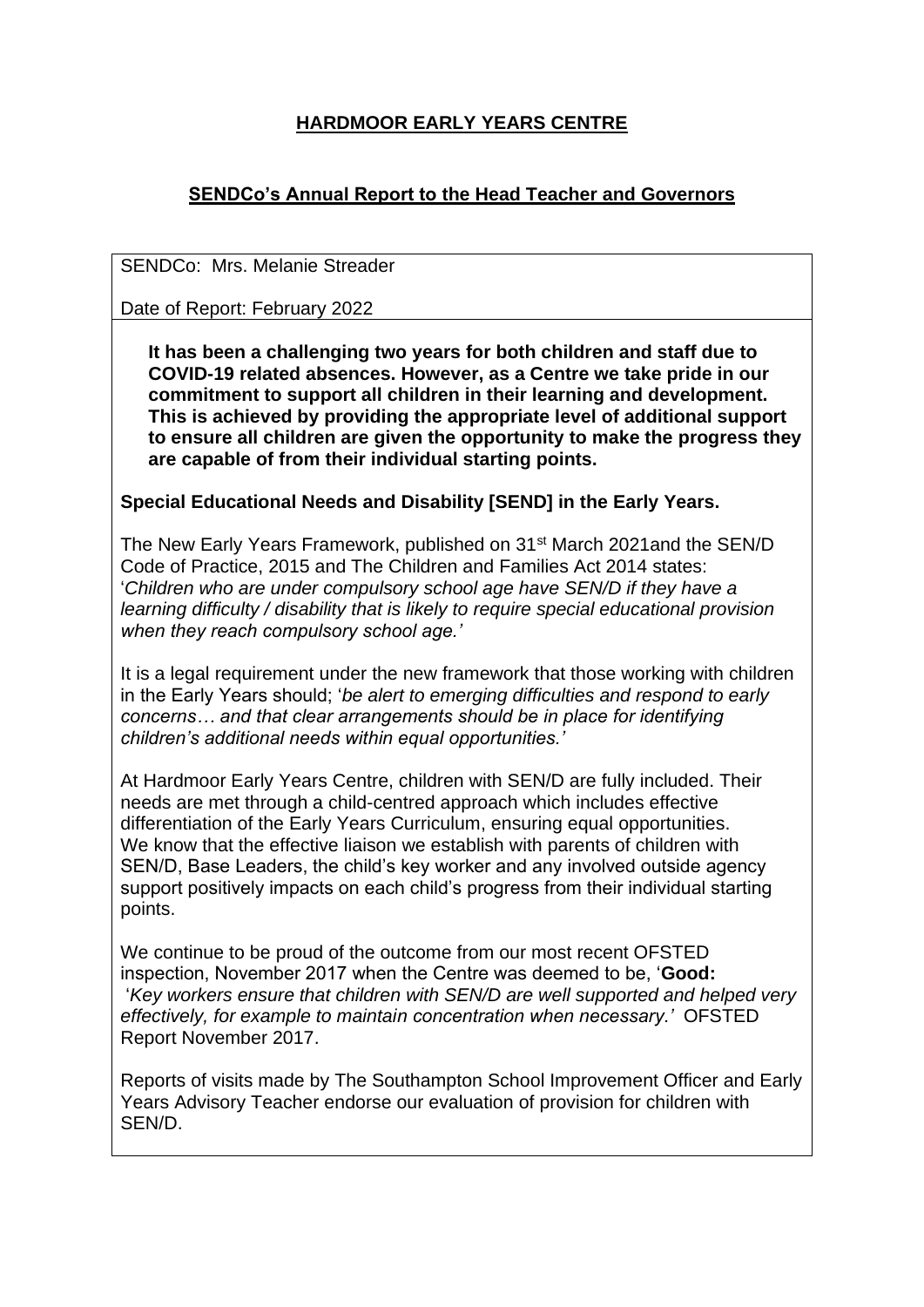- '*Children with SEND are supported well. Teachers / adults use their ongoing assessments of children's learning to plan activities and additional support. For example, a child who has a 1-1 was highly engaged in book talk with a group. The child was learning independently and actively involved in group talk with other children.'*
- *'The centre is inclusive. A range of interventions are being deployed e.g. Boosting Language and Auditory Skills and Talking [BLAST] focused on Speech, Language and Communication in the early years. Attention Autism is also a part of provision.'* [Stage 1 was observed by the SIO and EYAT].

The SIO and EYAT recognised that a high proportion of children join the centre with knowledge and skills below those that are typical of their age. '*Well planned provision and good teaching enables children to make strong progress.'*

• '*A good quality of provision and exciting activities successfully engage children in the learning - Children benefit from a curriculum that is well designed to meet their needs d interests.'*

We firmly believe that children with SEN/D make good progress from their starting points. This is because additional support is effectively tailored to address and meet each child's additional needs building from their interests and enthusiasm for methods of delivery. We achieve this through adherence to The Graduated Response Approach of Assess, Plan, Do, Review as set out in the SEN/D Code of Practice as described below:

### **Stages within The Graduated Response Approach:**

Parents are informed at each stage of their child's inclusion within the Graduated Response Approach.

#### **Stage 1 – Universal provision: Monitored by the Class Teacher / Class Leader.**

This is high quality first teaching of a broad and balanced curriculum within an inclusive classroom/base. The child will have personalised learning targets with attention paid to different learning styles.

Children at this stage are provided with carefully planned differentiation which includes practical, visual, concrete resources and modelling by adults.

Children's progress towards meeting their targets is addressed through ongoing assessment for learning. New targets are set on the outcomes from assessments. Children's names are placed on our 'Children we are monitoring list.'

### **Stage 2 – Early intervention support: Monitored by Class Teacher, Year Leader, SLT and SENDCo**

In addition to Stage 1, children are provided with support within the class/base through small groups and individual support as appropriate to the child's needs. Each child at this stage are provided with differentiated planned expected outcomes, with SMART targets on their Individual Education Plan [IEP]. Children are provided with appropriate tools and resources to enable them to make progress towards their small step targets.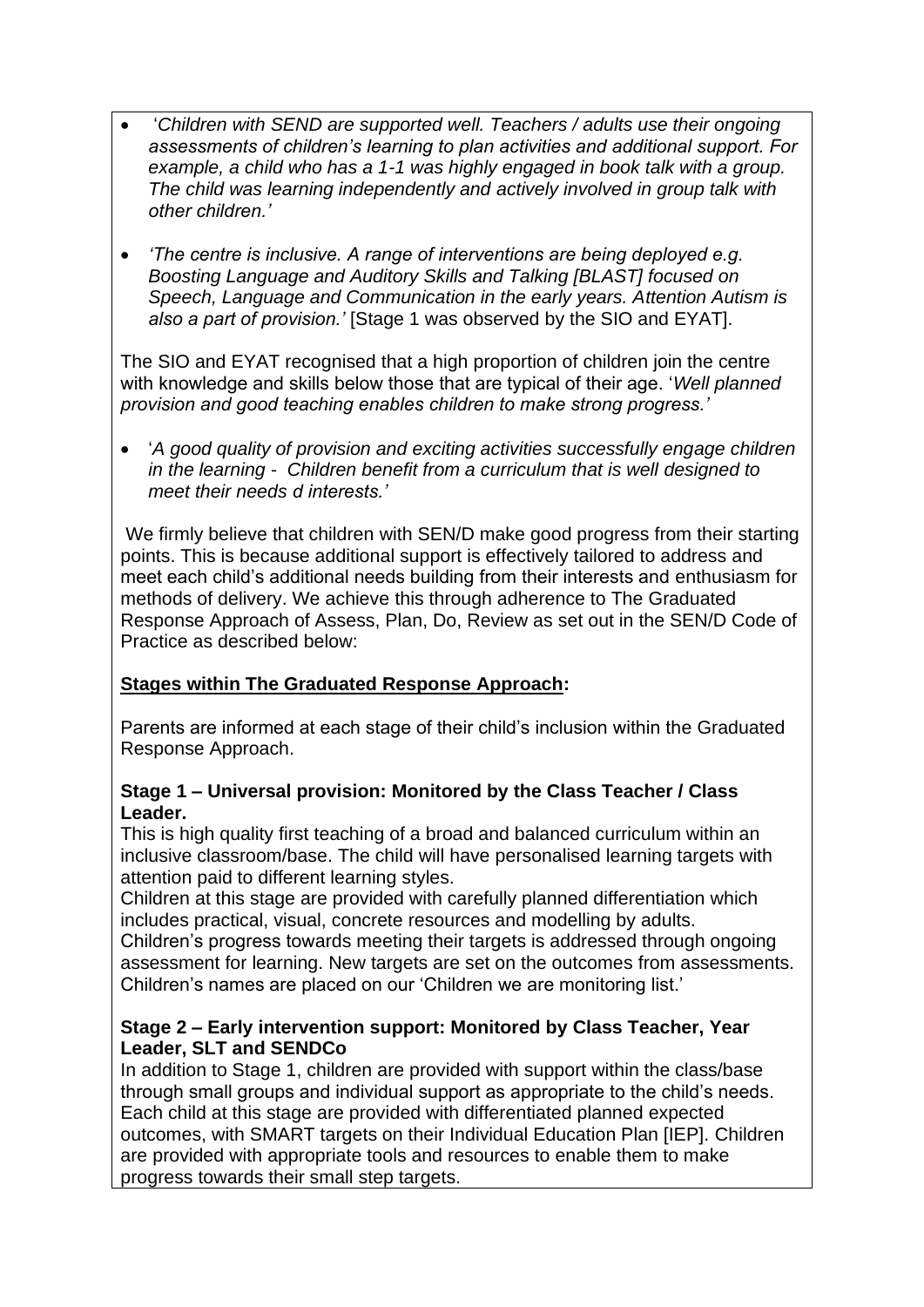### **Stage 3 – Targeted additional support: Monitored by Class Teacher, Year Leader, SLT and SENDCo**

In addition to Stages 2 and 3, deeper investigations are carried out in order to ascertain each child's strengths and needs. Parents are encouraged to engage fully in and be part of the Plan – Do – Review cycle of targeted assessment. Children at this stage often work within small groups as well as individually with an adult.

At Hardmoor Early Years Centre if children reach this stage applications are made for additional funding through Early Years Support Service [EYSS] in order to provide the child with additional adult support, as appropriate.

Evidence based interventions tailored to each child's individual needs are implemented. Parents are made aware of the need to help their child at home with the targets set on their IEP. Parents are also invited to meet regularly with their child's Key Person / Teacher to discuss progress and any concerns they have.

### **Stage 4 – Targeted intensive additional support: Monitored by Class Teacher, Year Leader, SENDCo and overseen by SLT.**

In addition to stages 1-3, multi-professional planning and coordinated support is sought and implemented. For example; Paediatrician, Medical Professionals [if the child has a medical need which impacts on their educational development], Educational Psychologist. As with Stage 3 – targeted assessment and interventions, access to an adapted environment, [if appropriate] and individual modifications to the curriculum.

## **Stage 4+ Request for an Education, Health Care assessment to be carried out by the Local Authority with a view to a Plan being agreed, [EHCP].**

When making a request for this assessment, settings need to ensure they have sufficient evidence of providing the child with appropriate interventions and support within The Graduated Response Approach, [Plan-Do-Review] cycle.

Settings have to prove the child needs provision which is over and above that provided for children who do not have a significant / complex special educational need.

Therefore, to access additional support at a higher stage, Class Teachers need to evidence that a child is not making progress despite consistent provision at current stage of support.

#### **Stage 5 – Provision over and above that which would be expected at universal and targeted support levels because the child's needs are exceptional, severe, complex and long term. Monitored by Class Teacher, Year Leader, SLT and SENDCo.**

If a child is in receipt of an EHCP he/she is entitled to personalised support, working on an individualised curriculum.

EHCPs are reviewed after 6 months for a child under 5 years of age, then at least annually.

Currently a register is kept of pupils with additional needs. These are deemed to be either 'SEN Support' where additional funding has been applied for / granted to support the child on a 1-1 basis: Early Years Support Status [EYSS] Funding or Education, Health Care Plan [EHCP] has been requested / granted.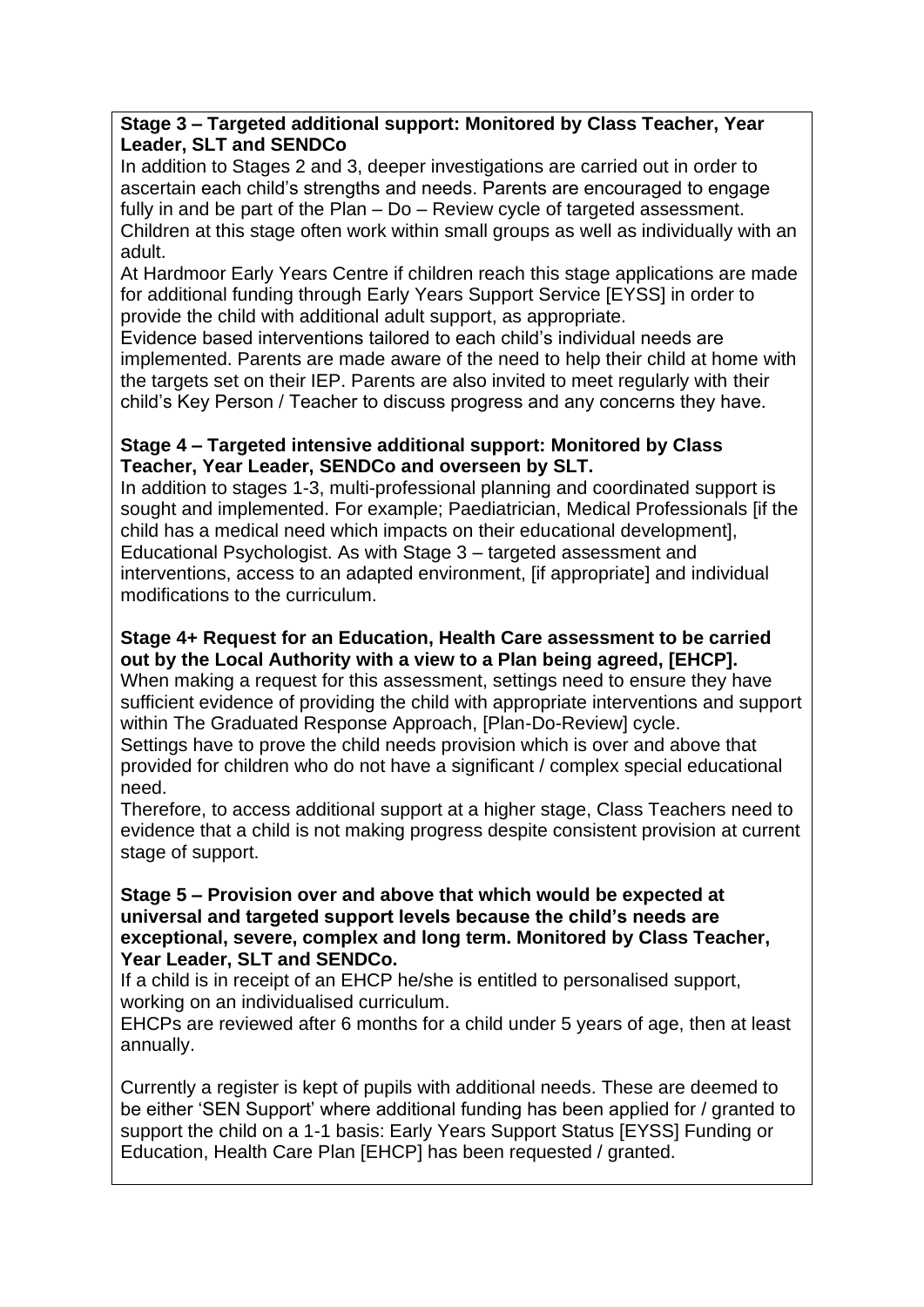Children have their name on our SEN/D Register because they have complex special educational needs which requires 'over and above' provision in the areas of:

• **Speech, Language and Social Communication and interaction disorders such as Autism and Global Delay**

Children demonstrating difficulties with speech and language development have their names on the Monitoring List and are closely monitored to deduce the impact on their cognition and interaction. Appropriate support interventions are implemented.

Children with a significant delay in developing their functional communication skills, which is often associated with a complex diagnosis such as Autism will have their name on the SEN/D Register.

- **Cognition and Learning**
- **Social Emotional and Mental Health** which includes managing their behaviours as associated with diagnoses of autism related problems Attention Deficit Hyperactivity Disorder [ADHD], Attention Deficit Disorder [ADD] and Oppositional Defiant Disorder [ODD].
- **Physical and / or Sensory**

#### **Current SEN/D profile:**

February 2022 – 8 children have their name on our **SEN/D Register.**

In relation to The Graduated Response Approach –

2 children are at Stage 4+ with EHCP requests in process. EYSS funding is in place for these children.

5 children are at Stages 3 or 4 with additional EYSS funding in place or applied for.

3 children have other agencies involved with additional interventions in place.

15 children have their name on our **Monitoring List** so are currently within stages 1-3 of The Graduated Response Approach.

### **Assessment and Progress Tracking of Children with SEND.**

#### **Assessment:**

We use **Formative Assessment;** based from what the child is doing on a daily basis, identifying what the child needs to support his / her learning needs – Observation, Assessment, Planning cycle – Assessment for Learning which helps to identify and implement additional interventions with additional adult support, as needed.

Tapestry is used to record observations of children. Parents are encouraged to share observations of their child at home via Tapestry.

All children on the SEN/D Register have an Individual Educational Plan [IEP] with SMART targets for achievement. In addition, and recently introduced, children's daily /weekly / 6 weekly progress is tracked on 'tracking sheets' to provide a picture of the child's progress towards each target. Our evaluation of these is that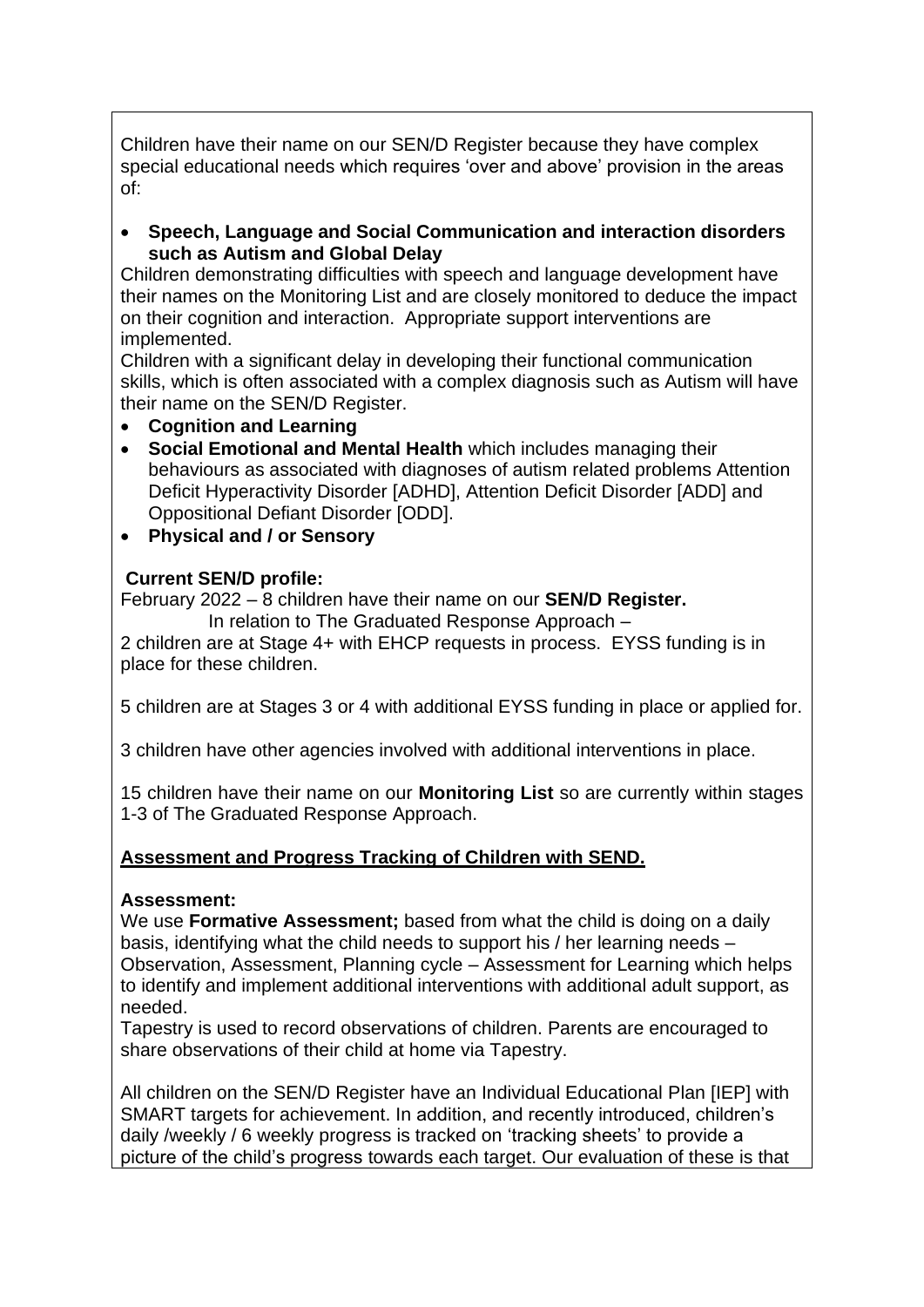they clearly show children's rate of progress towards each target and the need to adapt a target if the child is not making progress or refusing to engage. As soon as a child on the Monitoring List demonstrates slower progress than a typical child of the same chronological age, thus a need / difficulty becomes more apparent an IEP is written to address this.

**Summative Assessment** provides a summary of a child's development, learning and progress across all areas. The first statutory summative assessment in the EYFS – the 2-year-old progress checks are carried out for each child. This is a valuable tool for identifying children who need additional support. In this way, early interventions to support the child can be implemented early on in the child's development.

The second summative assessment is made when the child reaches the end of the EYFS. [Birth to Five Matters 2021].

## **Early Years Profile of Need - [SEN/D]**

This document was recently introduced by the 0-25 SEND Service. It is proving a useful tool to give a clear understanding of an individual's needs. The requirement is to complete a Profile of Need whenever EYSS Funding is applied for. It also provides evidence towards requests for EHC assessments and is useful in showing a child's rate of progress over time.

At Hardmoor Early Years Centre we include this document as part of our assessment for each child with SEN/D or suspected SEN in any / each of the four areas of need.

We believe that the assessment evidence we gather for children with SEN/D is highly appropriate as most requests for additional EYSS funding is granted. This is also the case for our Educational Health Care Plan applications.

# **SEN/D CPD**

- The termly SEN/D staff meetings are usually attended by the head teacher, teachers EYPs and led by the SENDCo. Staff are invited to request items for the agenda prior to meetings. Minutes of meetings are taken and any issues/actions are followed up and discussed at subsequent meetings. Recent topics discussed include supporting children with a diagnosis of Autism, Global Delay, Speech and Language delay/difficulties and sharing and building on good practice.
- External professionals: Speech and Language Therapist, [including specialist in supporting children with a cleft palette], Educational Psychologists, Advisory Teacher for Visual Impairment continue to support the staff at Hardmoor with recommendations for specialised provision.
- Recently, all staff received 'Autism Awareness' training which was delivered by one of the Educational Psychologists.
- SENDCo continues to support staff by observing children and giving recommendations for activities, strategies to address children's needs and behaviours. This includes supporting the writing of IEPs.